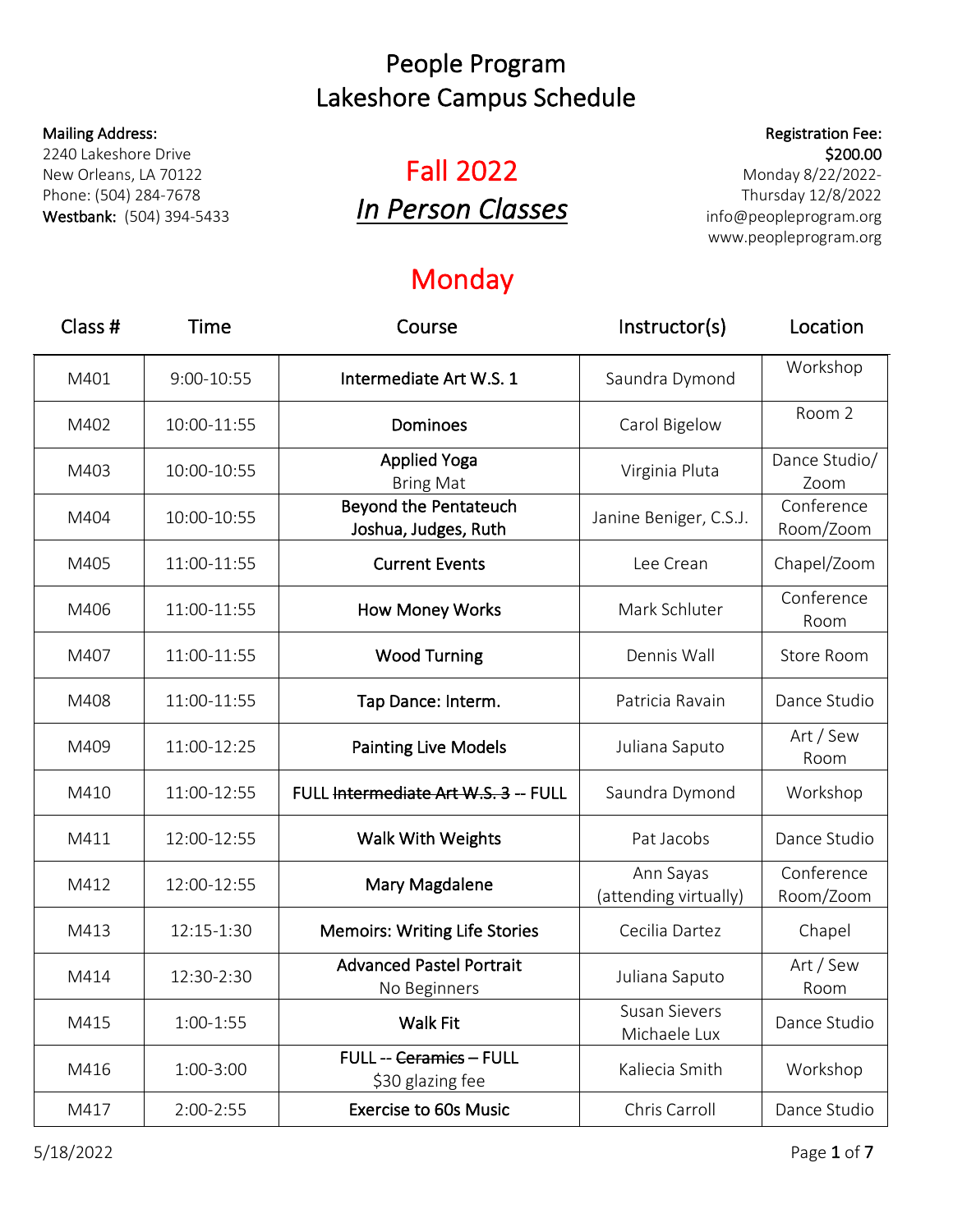#### Mailing Address:

2240 Lakeshore Drive New Orleans, LA 70122 Phone: (504) 284-7678 Westbank: (504) 394-5433

# Fall 2022 *In Person Classes*

### Registration Fee: \$200.00

Monday 8/22/2022- Thursday 12/8/2022 info@peopleprogram.org www.peopleprogram.org

## Tuesday

| Class # | Time        | Course                                       | Instructor(s)                          | Location                |
|---------|-------------|----------------------------------------------|----------------------------------------|-------------------------|
| T401    | 9:00-10:55  | <b>Ukraine Egg Design</b>                    | Sara Fanelli                           | Conference<br>Room/Zoom |
| T402    | 9:00-9:55   | Strength, Flex and ROM                       | Janis Rozelle                          | Chapel                  |
| T403    | 10:00-10:55 | <b>Plant Natural History</b>                 | Kathy Anselmo<br>(attending virtually) | Computer Lab<br>Zoom    |
| T404    | 10:00-11:55 | Crochet<br>Size H crochet hook               | Charlotte Olsonoski                    | Art / Sew<br>Room       |
| T405    | 10:00-10:55 | <b>Dance Movement</b>                        | <b>Brant Broom</b>                     | Dance<br>Studio/Zoom    |
| T406    | 10:00-10:55 | Stretch                                      | Laura Guerin Hebert                    | Chapel/Zoom             |
| T407    | 10:00-11:55 | Upwords<br><b>Board Game</b>                 | Claire Wilson                          | Room 4                  |
| T408    | 10:00-11:55 | Mah Jongg<br>All Levels                      | Diane Schleifstein                     | Room 2                  |
| T409    | 11:00-11:55 | <b>Nutrition Against Illness and Disease</b> | Gloria Beverly                         | Conference<br>Room      |
| T410    | 11:00-11:55 | Jazz Dance                                   | Laura Guerin Hebert                    | Dance<br>Studio/Zoom    |
| T411    | 11:00-11:55 | Mind, Body, Spirit 1                         | Kathy Anzelmo<br>(attending virtually) | Computer<br>Lab/Zoom    |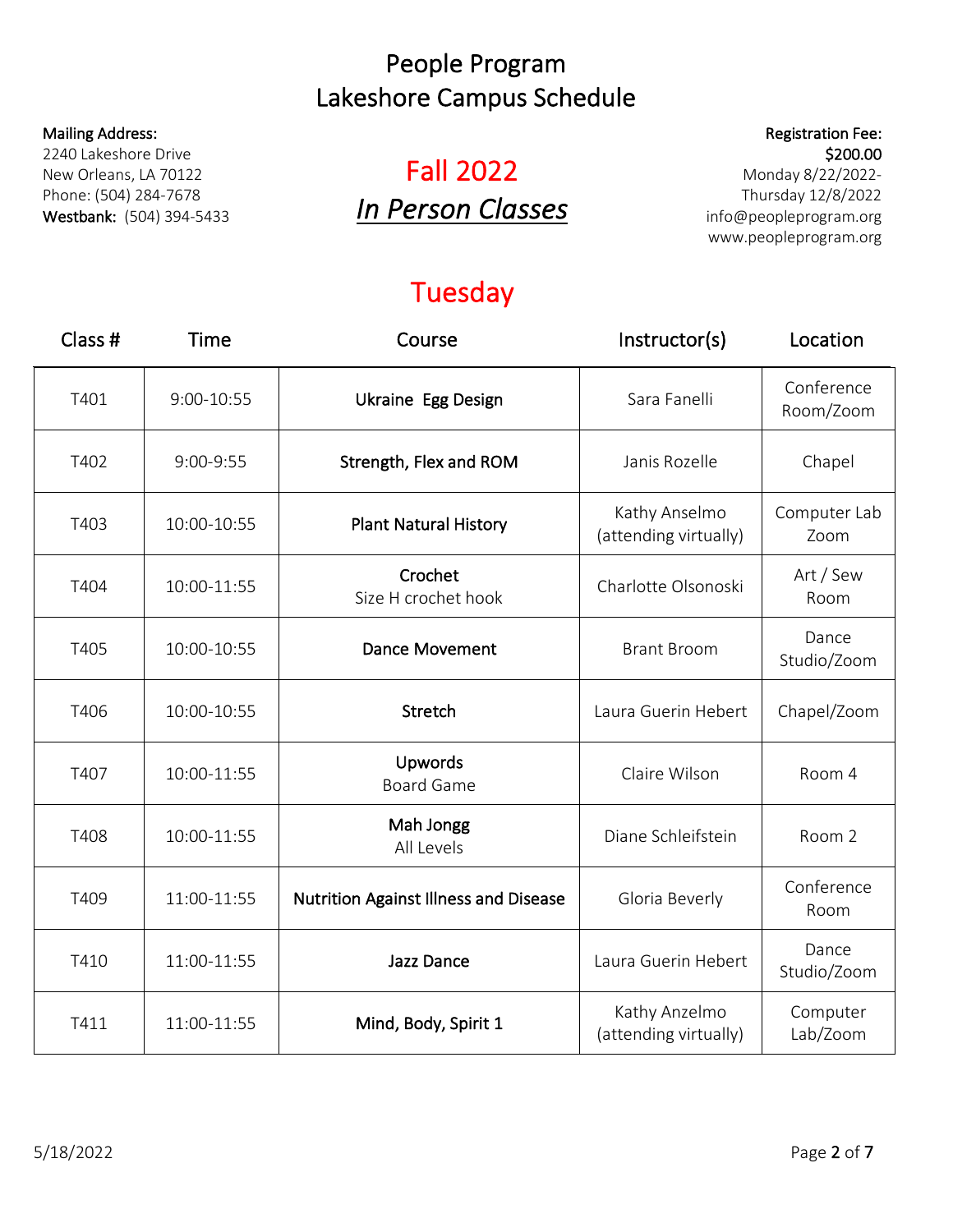#### Mailing Address:

2240 Lakeshore Drive New Orleans, LA 70122 Phone: (504) 284-7678 Westbank: (504) 394-5433

# Fall 2022 *In Person Classes*

### Registration Fee: \$200.00

Monday 8/22/2022- Thursday 12/8/2022 info@peopleprogram.org www.peopleprogram.org

## Tuesday (continued)

| Class $#$ | Time        | Course                                                   | Instructor(s)                          | Location              |
|-----------|-------------|----------------------------------------------------------|----------------------------------------|-----------------------|
| T412      | 12:00-12:55 | <b>Barre Ballet</b>                                      | Monica Robinson                        | Dance Studio          |
| T413      | 12:00-12:55 | FULL -- Strength Training -- FULL                        | Geraldine Winand                       | Chapel                |
| T414      | 12:00-12:55 | Mind, Body Spirit 2<br>(Must have part 1 completed)      | Kathy Anzelmo<br>(attending virtually) | Computer Lab<br>/Zoom |
| T415      | 12:00-2:55  | <b>Mosaics and Cement Creations</b><br>Fees for Supplies | Liz Pagani                             | Workshop              |
| T416      | 12:30-2:30  | <b>Bead Weaving</b>                                      | Joan Demers                            | Room 3                |
| T417      | 1:00-2:30   | $FULL - Yoga - FULL$<br><b>ZOOM STILL AVAILABLE</b>      | LaVerne Kappel                         | Dance<br>Studio/Zoom  |
| T418      | 1:00-3:00   | Canasta                                                  | Margie Fluitt                          | Room 4                |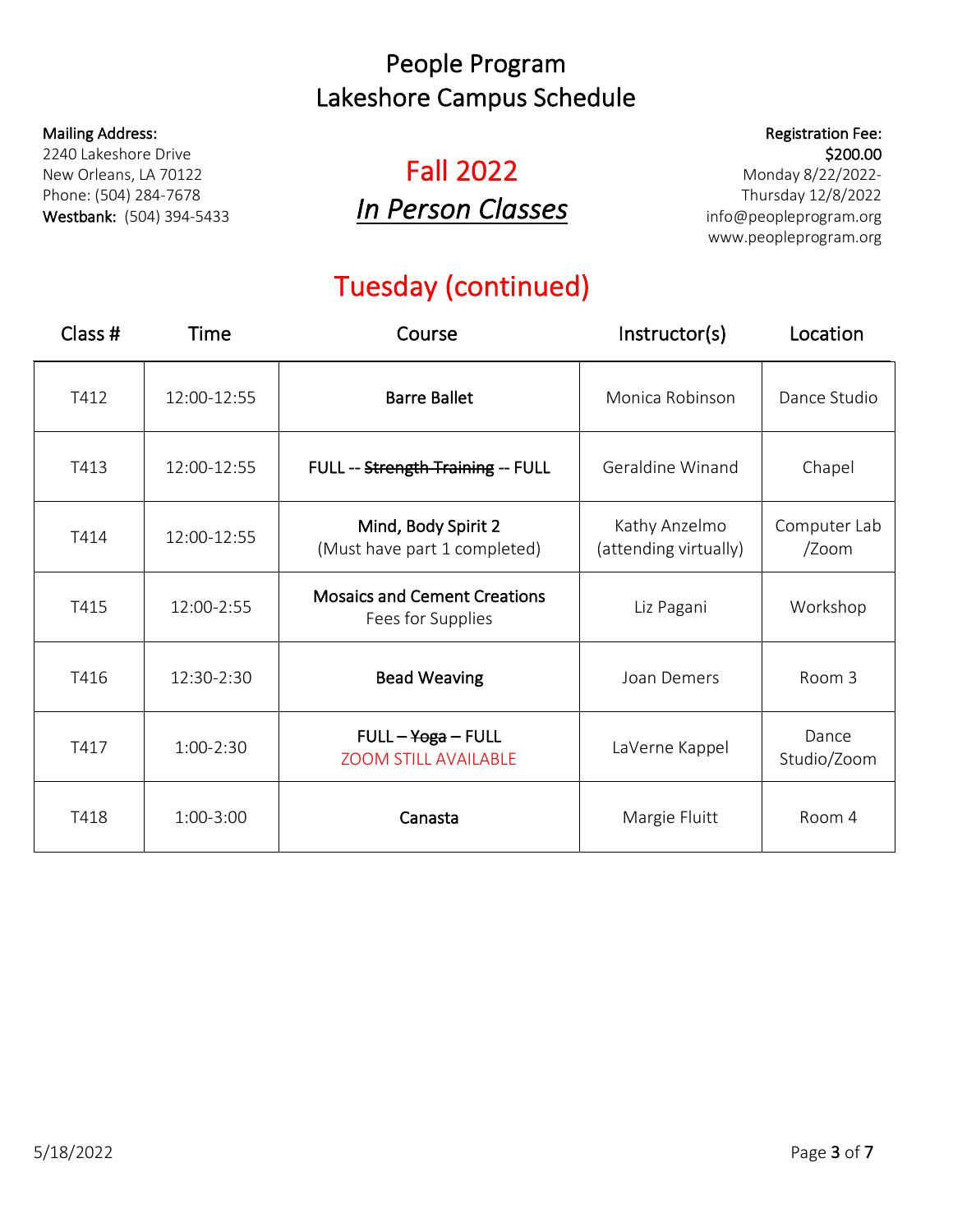#### Mailing Address:

2240 Lakeshore Drive New Orleans, LA 70122 Phone: (504) 284-7678 Westbank: (504) 394-5433

# Fall 2022 *In Person Classes*

# **Wednesday**

Registration Fee: \$200.00

Monday 8/22/2022- Thursday 12/8/2022 info@peopleprogram.org www.peopleprogram.org

| Class # | Time            | Course                                                                                                                                | Instructor(s)               | Location              |
|---------|-----------------|---------------------------------------------------------------------------------------------------------------------------------------|-----------------------------|-----------------------|
| W401    | 9:00-9:55       | FULL - Yoga --FULL<br><b>ZOOM STILL AVAILABLE</b>                                                                                     | LaVerne Kappel              | Dance<br>Studio/Zoom  |
| W402    | 10:00-10:55     | FULL -- Walk Fit - FULL<br><b>ZOOM STILL AVAILABLE</b>                                                                                | Charlene Berry              | Dance<br>Studio/Zoom  |
| W403    | 10:00-11:55     | Chess                                                                                                                                 | Fred Schwab                 | Room 4                |
| W404    | 10:00-10:55     | <b>Historical Fiction of the Civil War</b><br>Book: The Killer Angels by<br><b>Michael Shaara</b>                                     | Ken Scarbrough              | Conference<br>Room    |
| W405    | 11:00-11:55     | <b>Introduction to Mindfulness</b><br>Meditation                                                                                      | Jaime Nino                  | Chapel/Zoom           |
| W406    | 11:00-11:55     | <b>Tap Dance: Advanced</b>                                                                                                            | Patricia Ravain             | Dance Studio          |
| W414    | $11:00 - 11:55$ | <b>Poetry Seminar</b>                                                                                                                 | Ellen Kocher /<br>Kay Lopez | Conference<br>Room    |
| W407    | 12:00-12:55     | <b>Flash Dance</b>                                                                                                                    | Patricia Ravain             | Dance Studio          |
| W415    | $12:00 - 12:55$ | <b>Book Club:" Recommend Your</b><br>Favorite Book & Share Why You Liked<br>It. (no spoilers!) (*to be held every<br>other Wednesday) | Linda Castoriano            | Room 2                |
| W408    | 12:00-1:55      | <b>Pastel Painting Workshop</b>                                                                                                       | <b>Edward Dalferes</b>      | Chapel                |
| W409    | 12:00-12:55     | <b>Writing and Marketing Short Stories</b>                                                                                            | Pam Ebel                    | Conference<br>Rm/Zoom |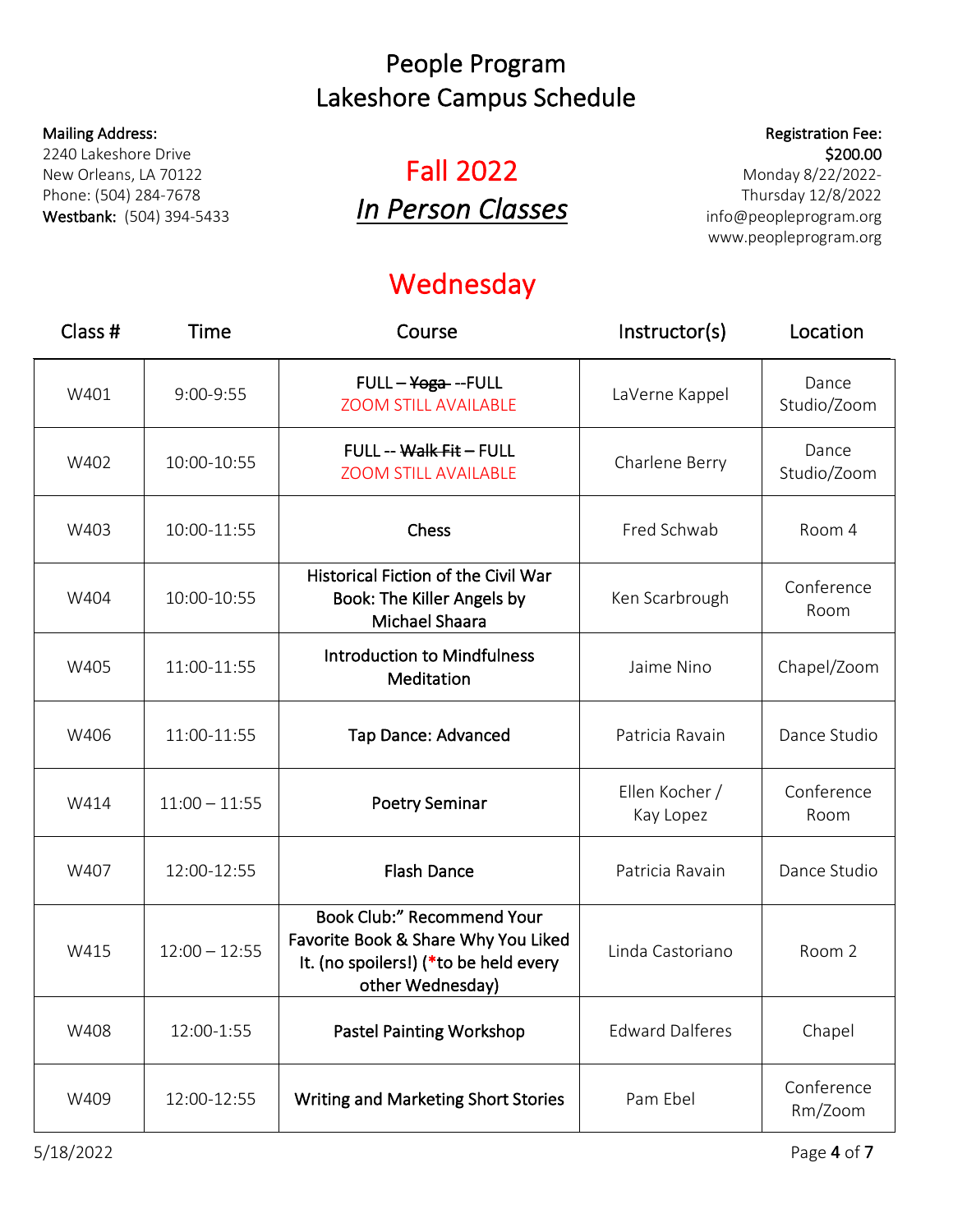#### Mailing Address:

2240 Lakeshore Drive New Orleans, LA 70122 Phone: (504) 284-7678 Westbank: (504) 394-5433

# Fall 2022 *In Person Classes*

### Registration Fee: \$200.00

Monday 8/22/2022- Thursday 12/8/2022 info@peopleprogram.org www.peopleprogram.org

## Wednesday (continued)

| Class $#$ | Time          | Course                             | Instructor(s)    | Location           |
|-----------|---------------|------------------------------------|------------------|--------------------|
| W410      | 12:15-2:55    | <b>Stained Glass</b>               | Caryl Branch     | Workshop           |
| W411      | $1:00 - 2:55$ | Tell It Like It Is: American Poets | Darlene Martin   | Conference<br>Room |
| W412      | $1:00 - 2:55$ | <b>Hand Quilting</b>               | Mary Benenate    | Art / Sew<br>Room  |
| W413      | $1:00 - 2:45$ | Let's Play Mah Jongg               | Independent Work | Room 2             |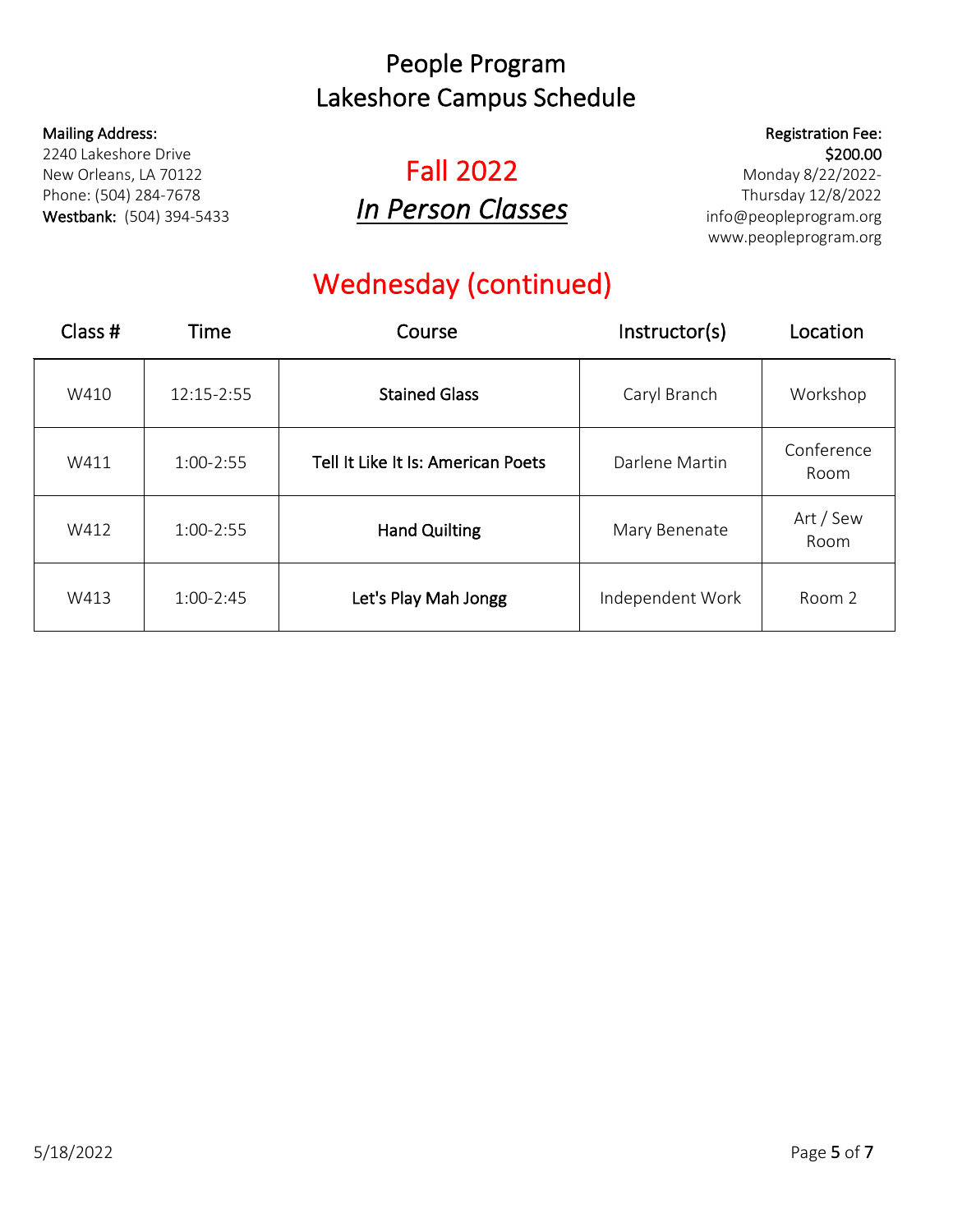#### Mailing Address:

2240 Lakeshore Drive New Orleans, LA 70122 Phone: (504) 284-7678 Westbank: (504) 394-5433

# Fall 2022 *In Person Classes*

## Thursday

| Class #      | <b>Time</b> | Course                                                      | Instructor(s)       | Location             |
|--------------|-------------|-------------------------------------------------------------|---------------------|----------------------|
| TH401        | 8:30-9:25   | <b>Crewel and Cross Stitch</b>                              | Jerry Talbot        | Conference<br>Room   |
| TH402        | 9:00-10:55  | Drawing: All Levels                                         | Erwin Methe, Jr.    | Workshop             |
| TH403        | 9:00-9:55   | Strength, Flex and ROM                                      | Janis Rozelle       | Chapel               |
| <b>TH404</b> | 9:00-9:55   | Chair Yoga                                                  | Ginger Pluta        | Dance<br>Studio/Zoom |
| <b>TH405</b> | 9:00-10:55  | <b>Sewing Support</b>                                       | Susan Clay          | Art / Sew<br>Room    |
| <b>TH406</b> |             |                                                             |                     |                      |
| <b>TH407</b> | 10:00-10:55 | FULL - Stretch - FULL<br><b>ZOOM STILL AVAILABLE</b>        | Laura Guerin Hebert | Dance<br>Studio/Zoom |
| <b>TH408</b> | 10:00-11:55 | <b>Acrylic Painting</b>                                     | Dianne Foster       | Chapel               |
| TH409        | 10:00-10:55 | Intermediate Violin                                         | Gus Beniger         | Room 4               |
| TH410        | 10:00-11:55 | Scrabble                                                    | Patti Arnold        | Room 2               |
| TH411        | 10:30-11:25 | <b>Brazilian Embroidery</b>                                 | Jerry Talbot        | Conference<br>Room   |
| TH412        | 10:30-11:55 | Intermediate Computer                                       | Joseph Ridolfo      | Computer Lab         |
| TH413        | 11:00-12:55 | <b>Beginning Machine Quilting</b><br>bring your own machine | Anne Bergin, C.S.J. | Art / Sew<br>Room    |

Monday 8/22/2022- Thursday 12/8/2022 info@peopleprogram.org www.peopleprogram.org

Registration Fee: \$200.00